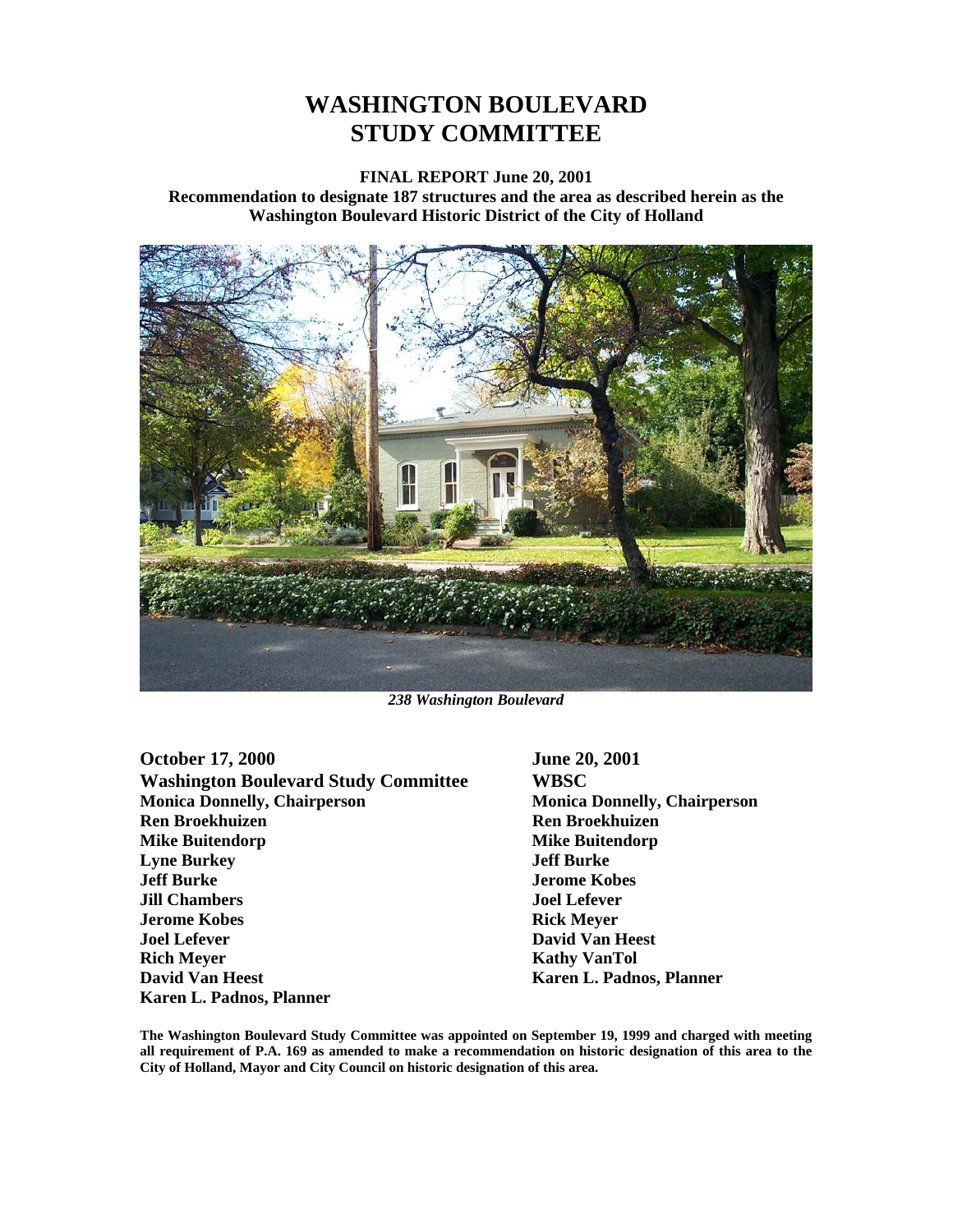**B**egin this journey at the corner of Ninth Street and Washington Boulevard. An eye wanders across the street to the Western Gateway of the City and endless possibilities are considered. The ideas for reuse of the Western Machine Tool Works, the beauty of Kollen Park, the improvements to  $9<sup>th</sup>$  Street with pedestrian street lamps, residents working on exterior projects along the way signal that the area is improving. Jewels of the City are revealed in the public private partnerships completing historic restoration projects of the Cappon House Museum and Settlers House and private investment in years of restoration to the Coatsworth House. Attention is drawn to the divided streetscape of the unique Washington Boulevard a presentation of eclectic and preserved architecture lines the Boulevard. This is an area of the City which is not only unique but deserves the recognition historic designation would provide.

In September of 1999, City Council appointed the Washington Boulevard Study Committee (WBSC) as required by State statute to review intensive level research on each property in the area and make a recommendation to City Council on historic designation. Seven meetings consisting of two study committee public hearings, one public hearing at City Council, and four educational sessions have been conducted from November 1, 1999 to June 11, 2001 in an effort to educate, inform and collect opinions from property owners. It is the recommendation of the WBSC, following study and review of this extensive amount of information, to designate the 187 properties as proposed on the attached map.

#### **Why consider the Washington Boulevard area for historic designation now?**

In January 1999, laws were adopted by the State of Michigan to encourage investment in Michigan's historic resources. For the first time, tax incentives are being offered to Michigan property owners for the rehabilitation of their owner occupied residences. The state tax credit program is closely modeled after the federal program which provided credits only for income producing property. This new state program offers owners or long term lessees who undertake qualified rehabilitation of certain historic resources an opportunity to apply for a credit against their state general income tax or single business tax up to 25 percent of qualified rehabilitation expenditures. The purpose of the tax credit program is to provide incentives to home owners, commercial property owners, and businesses to rehabilitate historic commercial and residential resources.

This is a significant savings for local taxpayers and the property improvement benefits the community as a whole. As of June 2001, ten homeowners in the existing district have already applied for the tax credits. This credit is only in effect for the next two years, unless the legislature extends it. If more people take advantage of the credit, the Legislature will be more likely to extend it.

Many residents of the proposed expansion area have been requesting the expansion for several years, and feel the tax credit gives the impetus necessary to move forward.

## **Why the Washington Boulevard area? A significance statement.**

The City is beginning a significant investment in the improvement of the Western Gateway area and Kollen Park. Historic designation will preserve the unique architectural history in the adjacent residential area and protect and enhance the streetscape that links the existing District to both Kollen Park and the Western Gateway.

The  $9<sup>th</sup>$  Street corridor has 4 properties designated as landmark properties under the City's historic district ordinance: the Robert Wareham House, 262 W. 9<sup>th</sup> Street; Coatsworth House, 236 W. 9<sup>th</sup> Street; Cappon House Museum, 228 W.  $9<sup>th</sup>$  Street; and Early Settlers House, 190 W.  $9<sup>th</sup>$  Street. They are also listed on the National Register of Historic Places. The Holland Historic Trust has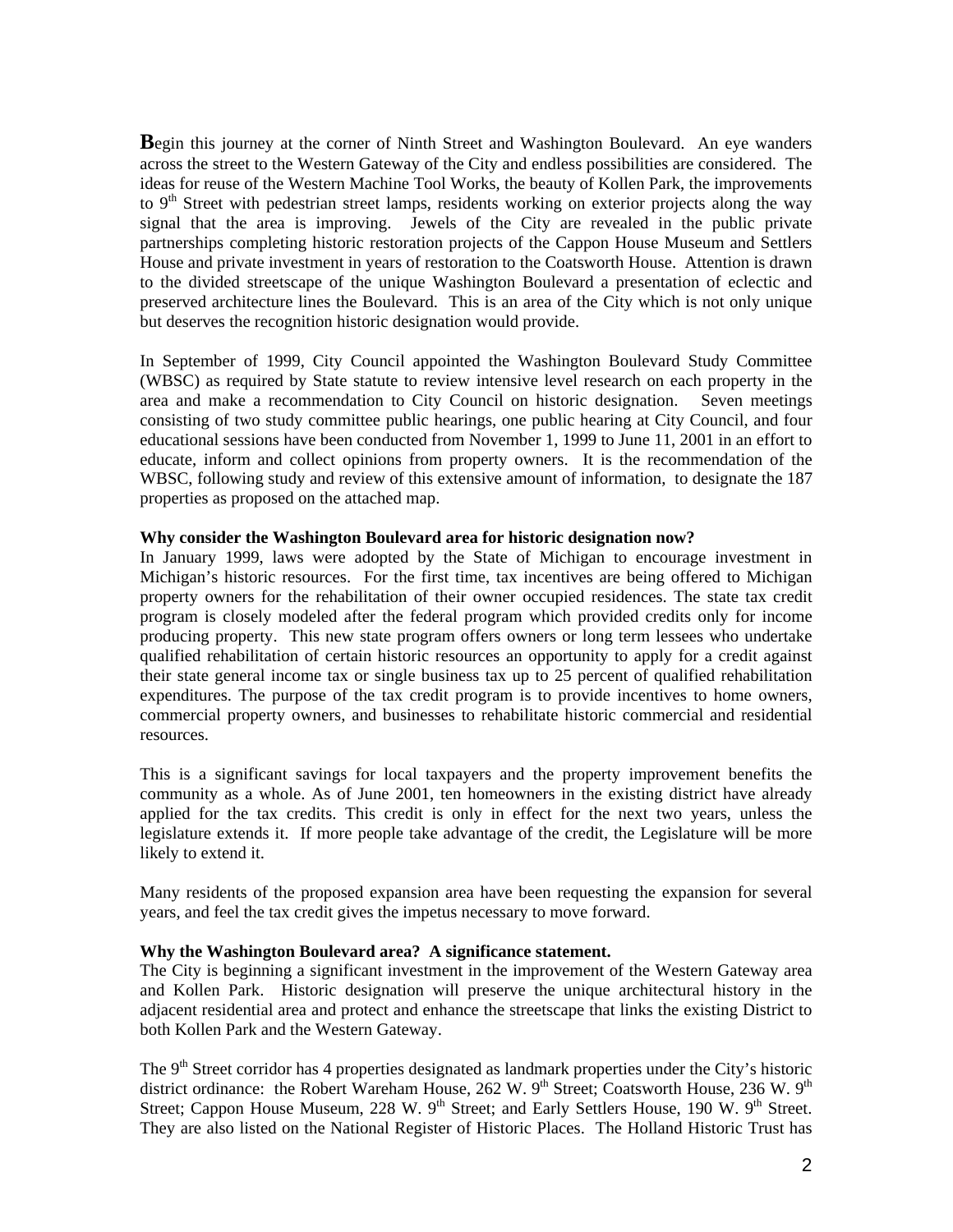acquired neighboring properties to ensure that as redevelopment and rehabilitation occurs, it will compliment the historic character of the neighborhood. Historic designation will provide a review process to assure all the properties in the area are rehabilitated properly.



*Cappon House Museum 228 W. 9th St.* 

There are 187 structures in the Washington Boulevard Study Committee area, which encompasses the western area of the Western Gateway. The properties included are located on  $9<sup>th</sup>$  and  $10<sup>th</sup>$  Streets from Maple to Van Raalte Avenues,  $11^{th}$  and  $12^{th}$  Streets from Washington Boulevard to Van Raalte Avenue and properties fronting Washington Boulevard from  $9<sup>th</sup>$  Street to the foot of the Boulevard at 16<sup>th</sup> Street. The majority of these properties were part of an intensive level research study completed in 1992. At that time the properties were evaluated and it was determined they would be considered for inclusion in the district at a later date. With the renewed interest of the property owners, historic restoration of the Cappon House Museum and consideration of development in the Western Gateway the time had come to re-evaluate this area.

A portion of the neighborhood's significance stems from the interurban railway, a transportation system running from 1897 to 1926. The Holland & Lake electric railway cars ran west on  $8<sup>th</sup>$  Street, south on River and west on 13<sup>th</sup> Street. Service connected Holland to Grand Rapids to the east and to the Macatawa Pier on Lake Michigan for leisure at the beach and the Jenison amusement park. By 1925 the railway was having financial problems and when the system ceased operations in 1926, it was running fifteen trains from Holland to Grand Rapids and ten trains from Holland to Macatawa Pier per week depending on the resort season.

Diversity is a defining feature of this area.  $13<sup>th</sup>$  Street at Maple Avenue is home to the only commercial building that has served the neighborhood since at least 1902 (perhaps as early as 1899). Services have ranged from a drug store, grocers, dry goods, baker and barber. Although services and owners have changed, the commercial structures continue to operate businesses relevant to the neighborhood.

# *166-170 W. 13th Street*

Numerous architectural housing styles in the study area include a simple settler's cottage, upright and wings featured on several structures, gabled ells, gable fronts, cross gables, two Second



Empire houses, Italianates, Queen Annes, American four squares, bungalows, Colonial Revivals, Tudors, minimal traditionals and ranches. Ages of these structures also range from two apparent survivors of the 1871 fire (238 Washington and the Coatsworth House 236 W.  $9<sup>th</sup>$  Street.) to the present. The most ubiquitous of these styles and types are the variations of the gable forms. These houses set on modest lots exemplify typical examples of late nineteenth and early twentieth century middle class house forms common to this region.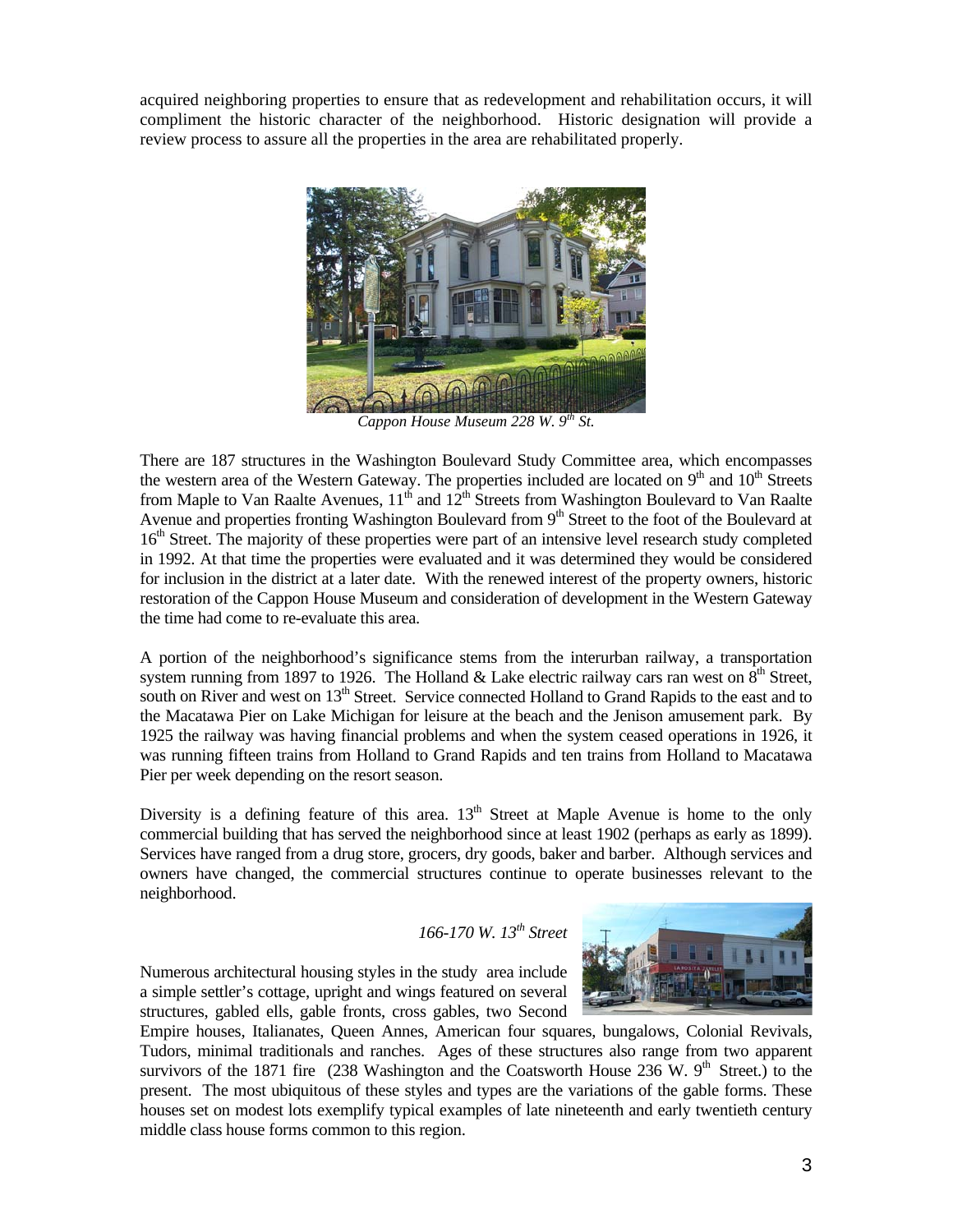Although many fine examples of a variety of housing styles are scattered randomly throughout the area, the greatest concentration is located in the block bounded by West  $9<sup>th</sup>$  Street, 225 and 237 Van Raalte Avenue, West  $10^{th}$  Street and Washington Avenue. The Isaac Cappon House Museum (228) W.  $9<sup>th</sup>$  St.), situated directly across Washington Boulevard from this block, anchors the area. This magnificent and well-preserved two story Italianate house is listed on both the State and National Register of Historic Properties and is a landmark property in the City of Holland. Built by Isaac Cappon, an early industrialist and prominent civic and political leader in Holland, the house was occupied by the Cappon family until 1978 when the property was purchased by the City of Holland. The Cappon House Museum is now managed by the Holland Historical Trust as a house museum.

For many years the Cappon and Bertsch Leather Factory which was located at the NE corner of  $9<sup>th</sup>$ and Maple was a major employer of residents in this area. This surrounding neighborhood, with only a few exceptions, was solidly working class with basketmakers, tanners, tradesmen, carpenters, laborers, railroad workers and sailors.

A diminutive one story brick Italianate house at 238 Washington Boulevard on the NW corner of Washington and W.  $10^{th}$  Street apparently survived the 1871 fire and subsequently served as living quarters for the Cappon family servants. Its next door neighbor at 232 Washington is an imposing Queen Anne. The Coatsworth house at 239 W. 9<sup>th</sup> Street is a one and one half story brick Second Empire house crowned with the distinctive mansard roof. It is unique to the area and a landmark property. From 1880 to 1892, the Coatsworth house was owned and occupied by Professor Gerrit Kollen, who later served as president of Hope College. Other notable houses along E.  $9<sup>th</sup>$  Street include a large, well maintained American four square at 244 W.  $9<sup>th</sup>$  Street, and a unique and elaborate two story stone Queen Anne with an onion domed tower, Robert Wareham House at262 W. 9<sup>th</sup> Street which is a locally designated landmark property.

West Tenth Street also includes a variety of distinctive and well-maintained homes. Included in this block are a one and one half story gabled ell house at  $243 \text{ W}$ .  $10^{\text{th}}$  Street, a gable front with Queen Anne detailing at 247 W.  $10^{th}$  Street, an arts and crafts bungalow at 253 W.  $10^{th}$  Street and an Italianate cube at  $268$  W.  $10<sup>th</sup>$  Street. The remaining structures that make an architectural contribution to the streetscape in and around this block include two gable front houses at 256 and 266 W. 9<sup>th</sup> Street, two upright and wing houses; 272 W. 9<sup>th</sup> Street and 259 W. 10<sup>th</sup> Street and three cross gable houses at  $271, 273$  and  $277 \text{ W}$ .  $10^{\text{th}}$  Street.

Other noteworthy architecture includes two stately Italianate houses at 181 W.  $9<sup>th</sup>$  Street and 268 W.  $10<sup>th</sup>$  Street (previously mentioned), and the ubiquitous gabled ells represented at 261 W.  $11<sup>th</sup>$  Street and 295 and 352 Washington Avenue. 339 Washington Avenue is the site of an imposing American four square. The Dutch Colonial Revival style is well represented by two gambrel roofed houses at  $257$  Van Raalte Avenue and 280 W.  $12<sup>th</sup>$  Street. A side gable Colonial Revival dwelling is at 196 W. 10<sup>th</sup> Street. Two multi-gable Tudor Revival houses are at 208 W. 10<sup>th</sup> Street and 240 W. 12<sup>th</sup> Street and several types of bungalows including a front gabled at 200 W.  $10^{th}$  Street and 275 W.  $11^{th}$  Street



and cross gabled homes at 193 W.  $9<sup>th</sup>$  Street and 262 W.  $12<sup>th</sup>$  Street, each enhancing their streetscapes.

## *268 W. 10th Street*

 $262$  W.  $12<sup>th</sup>$  Street is unusual because while it retains the form of a bungalow, its façade has been enhanced with Queen Anne inspired detailing.

An impressive Prairie style house located at 282 W.  $12<sup>th</sup>$  Street was allegedly built by a student of Frank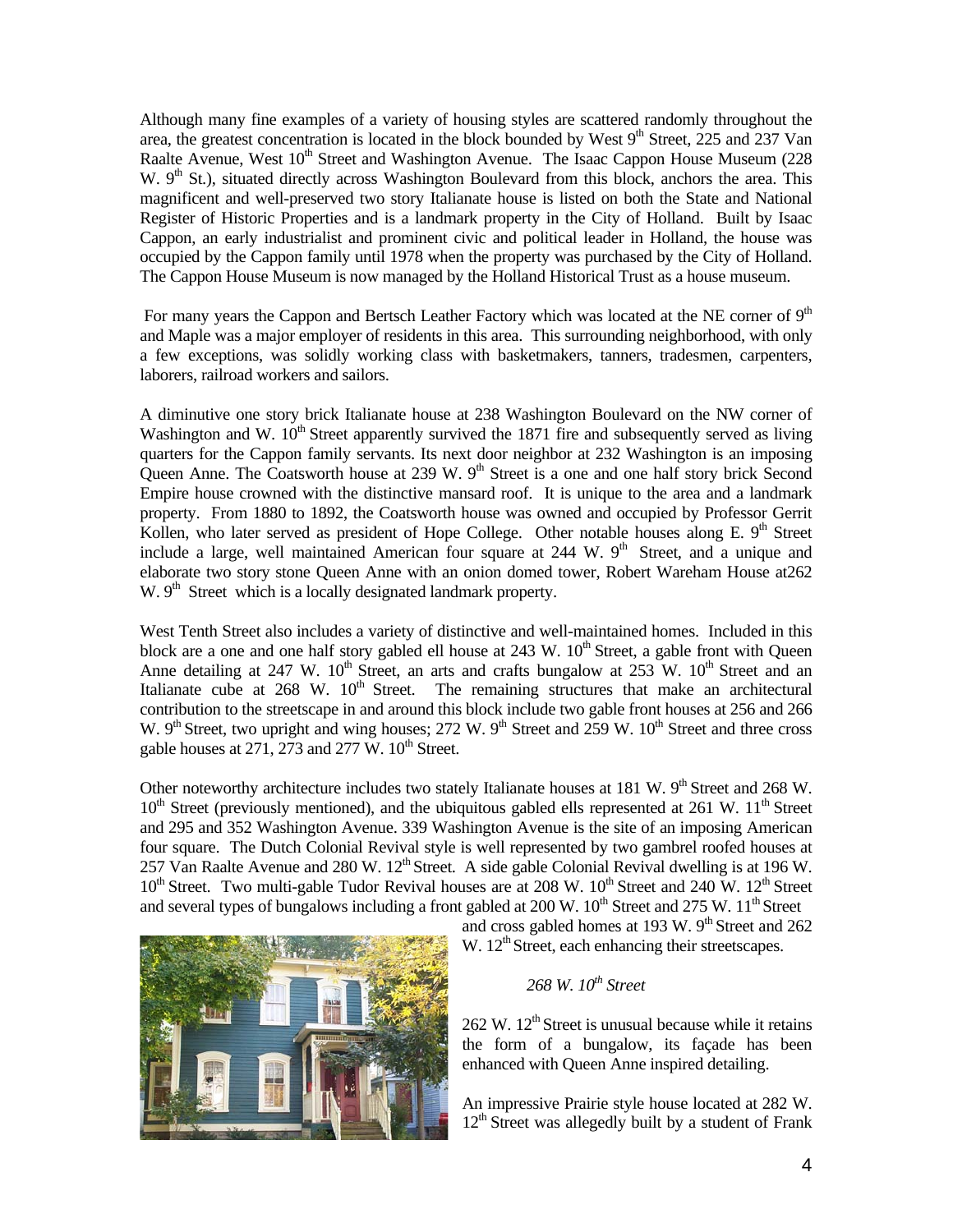Lloyd Wright however the original paperwork on the house has been lost. This structure does add quite a diverse mix to the area and provides interest and intrigue as having obviously been influenced by Wright. In addition, 282 W. 12<sup>th</sup> Street is important within a statewide context as one of a few fullbodied Prairie School houses in the State of Michigan.

Two houses on VanRaalte Avenue, 225 and 237, are historic houses that date from the 1920s and 1930s and are later additions to the area than their neighbors around the curve on West  $9<sup>th</sup>$  Street. They are significant because they continue the development and diversity of historic architectural styles that were built in Holland. No. 237 is a good example of the Arts and Crafts style of architecture built between 1922 and 1925. It is one of a few examples in Holland built with exterior stucco walls. City directories note that Austin Harrington and his wife Clara owned the house from the 1920s through the late 1940s. Austin Harrington was listed as the manager of the Austin Harrington Fuel, Flour, Feed, and Coal Company. Number 225, the house contiguous to the Harrington property, was built between 1934 and 1938. It is a later architectural style described as Minimal Traditional. This house form is a precursor to the popular Ranch style house that would follow. Both properties are good examples of architecture that reflect twentieth-century styles and continue the diversity of historic architectural styles that has been established on West 9<sup>th</sup> Street.

West  $10^{th}$ ,  $11^{th}$ ,  $12^{th}$  and  $13^{th}$ . Street's generally well preserved late nineteenth and early twentieth century houses complement the housing stock of the neighboring streets with the existing district and proposed addition. They continue to reinforce the neighborhood character of narrow-fronted, woodframed buildings set on modest lots, elements that make a positive contribution to the historic character of the area. Some modernization, such as synthetic siding have occurred in the area but most properties still reflect the original form and styling.

This area of the City, because of the quality and variety of the housing stock is impressive. It exemplifies a microcosm of the late nineteenth and early twentieth century society. West  $9<sup>th</sup>$  Street and Washington Boulevard are the keystones of the area. Particularly significant are the Coatsworth House being a premier example of Second Empire architecture, Cappon House now a house museum dating from just a few years after the fire and historically significant in its own right; and the Robert Wareham house that is a landmark in the city because of its all stone façade. The Boulevard street system stands alone in its historic significance.



*Washington Boulevard 10<sup>th</sup> to Pine* 

Preserving the character of Washington Boulevard is particularly important since the Boulevard is a physical presence and forms one side of the Cappon House Museum property. The Boulevard possesses importance for many of the house along it including the well preserved early Italianate houses at numbers 238 and 224 and the Queen Anne houses at numbers 232, 295, 315 and 329. A district will protect the streetscape of Washington Boulevard which was  $1<sup>st</sup>$  Avenue, the original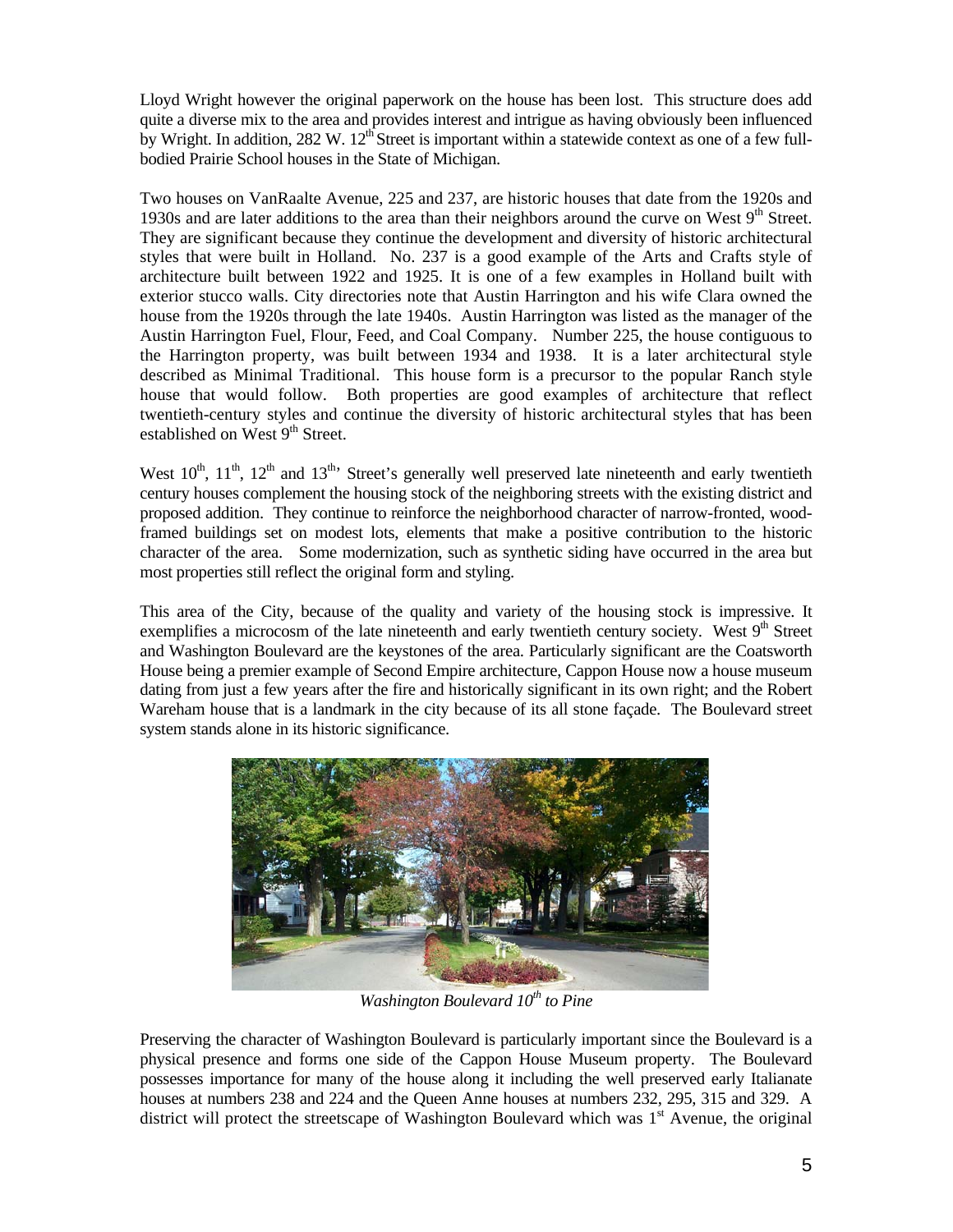primary residential street in the City. The Boulevard attracts thousands of tourists each year as people travel the Tulip Lane, attend events at Kollen Park and tour the Cappon House Museum.

The Fourth Reformed Church located at the corner of Washington Boulevard and 15<sup>th</sup> Street has been a religious institution in the neighborhood since 1896. The establishment of the church at this location reflects the southward expansion of the city's population and the need for a neighborhood church. Services conducted in Dutch continued at Fourth Reformed until 1936. The current Gothic Revival structure with later additions has been a visual landmark on the southwest corner of Washington Boulevard since 1913. It replaces an earlier clapboard building that was moved to  $16<sup>th</sup>$ Street and then subsequently demolished.

Making a significant architectural statement are three Queen Anne houses located near the Church at 230 W.  $15^{th}$  Street one on the southeast corner of Washington Boulevard and two on  $16^{th}$  Street, 228 and 232 W. 16<sup>th</sup> Street fronting on the Boulevard. All three of these have the original clapboard sheathing and construction of these houses dates shortly after the establishment of the Church.

The latest additions to the neighborhood are three bungalow houses at 374, 378 and 382 Washington Boulevard. They were constructed between 1916 and 1925 and add diversity of the architectural styles that line the Boulevard. All three are typical examples of the style and are well suited for narrow city lots.

The architectural diversity of the Washington Boulevard Study Area offers a visual tapestry of varying styles that reflect the historical building types of the City of Holland. The presence of Fourth Reformed Church built in the Gothic Revival style is a key visual element to the boulevard. The greater width of the Boulevard with its grass median complete with mature shade trees and tulip plantings provides a more expansive vista that adds to the beauty of the avenue. Mature trees lining both sides of the boulevard reflect a European precedence introduced in the  $19<sup>th</sup>$  century to landscape planning. A distinctive landscape element, the alley, formed a pathway lined with trees for spatial organization. Later the value of a boulevard was viewed as promoting health by purifying the air as well as providing shade. Washington Boulevard with its landscape elements creates a prominent avenue that showcases many fine examples of Holland's architectural styles and represents the historical importance of this era in history.

#### **Historic Districts are good for property owners.**

How can one tell that property values in historic district increase? Twelve states commissioned Economic Impact Studies of their Historic Districts. All reported that property values within their districts increased at a rate from 5 to 29 per cent higher than comparable properties in nondesignated areas. Homes in Historic Districts sell faster and for higher prices than comparable properties in non-designated areas. Houses have higher loan values when owners want to borrow money.

In Holland, state equalized value of properties within the existing district increased 50% between 1995 to 2001 as compared with a 27% increase in the entire city during this same time period. Both median and average sale prices for homes in the District are higher than comparable with homes not located in the historic district.

## **Historic Districts are good for neighborhoods.**

Without question owners spend more resources of time and money on property improvements in a historic district. These private investments contribute to the overall health of the neighborhood. City of Holland building permits in the years 1987 through 1997 showed a reported investment of \$612,000 in residential properties in the Holland Historic District. This figure does not include improvements such as painting and landscaping which do not require permits.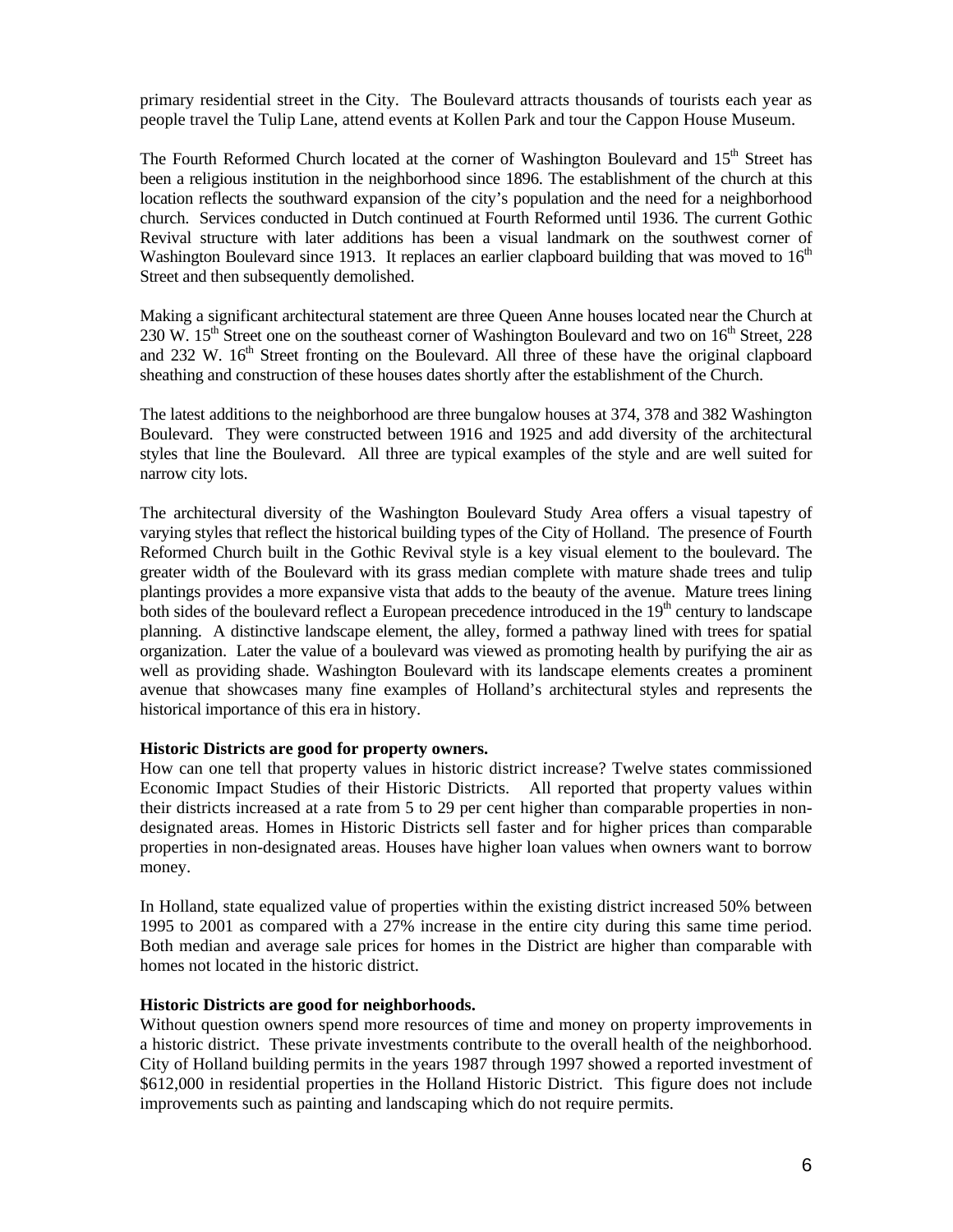The current State Tax Credit has given an additional incentive for homeowners to invest in their property. Applications for Certificate of Appropriateness for work in the district have doubled in the year 2000.

It is significant to note that the strongest statements in support of the expansion come from owners who have made or are planning to make substantial investments in property improvement. Several of these have cited the tax credit as a great benefit.

Over time, more homes become owner occupied. In 1997, the current District had 78% owner occupancy compared to 58% in the center city. As a comparison, the study area currently includes 72% owner occupied properties with fifty-four rentals properties of the 187 properties. It is the goal to maintain or decrease the number of rental properties in the area. Property owners in Historic Districts own their homes longer than owners in other areas. These factors help to build neighborhood stability, identity and pride.



233 W. 12<sup>th</sup> Street 12<sup>th</sup> Street, at Washington Boulevard

## **Historic Districts are good for the community.**

Over the long term, the tax base of the city increases as properties are improved and sold for higher prices. This re-investment in existing properties creates local jobs and supports local businesses. The positive impact of a sensitively implemented design review process can be seen in the evolution of Holland's retail core with design review standards for exterior signs and more sensitivity to restoration of historically significant buildings on  $8<sup>th</sup>$  Street, as well as in the current Historic District with sensitivity to the Secretary of the Interior's Standards for Rehabilitation. The State economic impact studies consistently show that Historic Districts, especially when working in cooperation with local Museums and Visitors' Bureaus, attract Heritage tourists who spend more time and money in communities than other tourists do. This can bring a significant increase in revenue to both the hospitality industry and the nearby downtown businesses. The success of the recent cruise ship stops can be enhanced by greater efforts to promote heritage tourism here.

## **What has the process been?**

The historic designation process requires an inventory of properties in the proposed area to determine their architectural styles, historic significance and whether or not they contribute to the historic character of the area. Following the designation of the Holland Historic District in 1986, the City undertook an architectural reconnaissance level survey of over 3000 properties north of 22<sup>nd</sup> Street that was completed in 1988. At that time the State Historic Preservation Office recommended several areas for in-depth research and protection under the local historic district ordinance. The Deputy State Historic Preservation Officer noted that preservation beyond the boundaries of the district would; "include a great many early houses important to the architectural heritage of the city as well as to encompass a large are of well preserved nineteenth and early twentieth century housing stock of which the existing historic district represents only the central core." Following discussion with the Historic District Commission and the City Council, the firm of Historic Preservation of Northville, MI were contracted for further study. They completed an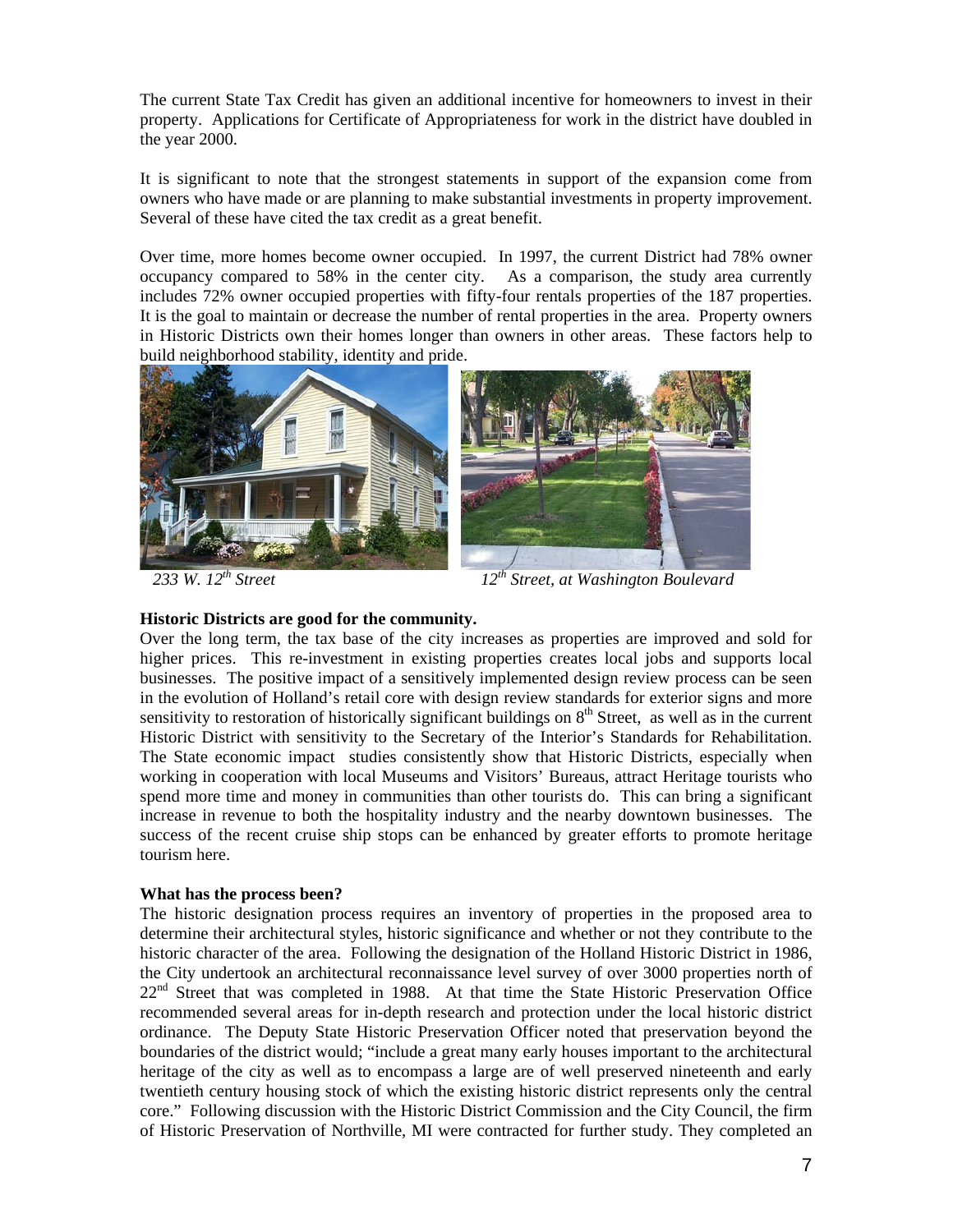intensive level survey on three areas adjacent to the Holland Historic District in 1993. The study funded in part by a grant from the Michigan Bureau of History and the City of Holland selected the areas contiguous to the Holland Historic District as being most interesting in architectural and historic integrity, possessing character and history. Presented with interest from property owners, supported by consultant research and the Bureau of History; a willing and excited group of volunteers recognized the value of preservation for the area, boulevards and the Western Gateway.

Three public hearings and three informational sessions were conducted between November 1, 1999 and June 20, 2001 as well as a workshop on the State of Michigan residential historic tax credits. Notices to the meetings were mailed first class to property owners and notices to the meetings on January 17, March 19, April 25, June 11 were also translated into Spanish. The WBSC has also make translation services for Spanish speaking residents at several meeting and the public hearing of the WBSC on June 11, 2001. A fact sheet in both English and Spanish answering the most commonly asked questions about historic designation was mailed to each property owner as well as distributed at the meetings.

A total of 34 persons representing 38 properties have spoken at one or more of the public meetings of the Study Committee. Of those, 22 speakers representing 27 properties were in favor of designation and 10 speakers representing 9 properties were opposed to historic designation. To date, written communications to the WBSC have indicated 48 addresses represented in support of the historic designation; 97 addresses represented in opposition to the designation; 42 have not expressed an opinion.

The WBSC met on June 13, 2001 and voted unanimously to recommend to City Council to amend the Holland Historic District Ordinance to designate 187 properties as the Washington Boulevard Historic District. It is important the area have its' own name and be a part of the Washington Boulevard district. The WBSC adopted the recommendation with the following findings:

- The WBSC contains the largest concentration of older properties in the City and the largest concentration of properties that survived the city's devastating fire in 1871.
- WBSC area contains the beautiful boulevards of Washington and  $12<sup>th</sup>$  Street, both significant in terms of architecture and history to the City of Holland. Additionally the fact they are both tulip lanes warrant this area to be preserved.
- There is a broad cross-section of American architecture from the 1860's to the early 1930's in the WBSC area. This area was identified as early as 1988 in the reconnaissance level survey of over 3000 properties in the City, north of 22<sup>nd</sup> Street for preservation by the Bureau of History. In 1993, a survey completed by the Northville, MI firm of Historic Preservation identified the WBSC area as historically and architecturally significant and desirable for preservation under a local historic district ordinance.
- Although the current Holland Historic District may have larger lots and structures, this area is every bit as worthy of designation. In fact, this area showcases the modest but significant architecture and history of the City.
- The only commercial property in a historic district in the City that could be protected under a local historic district is in the WBSC area.
- Many property owners of the existing historic district, whose properties are adjacent to the WBSC support this and recognize it will strengthen their neighborhood as well as have a very positive impact on the entire community. A letter of support was received from the Holland Historic Neighborhood Association.
- The WBSC recognizes there are many signatures on a petition of opposition to historic district designation. However there was not additional opposition heard at the public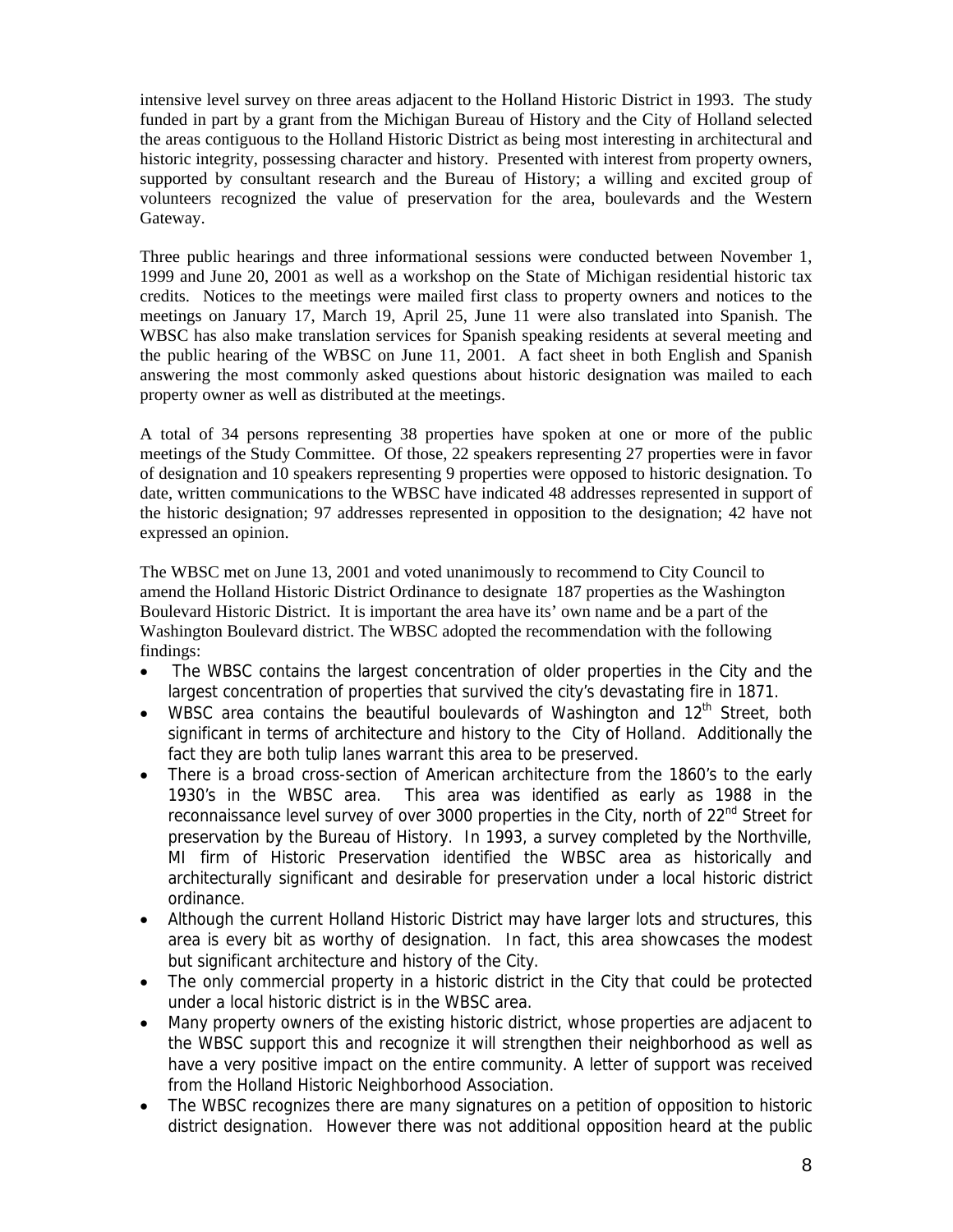hearing on June 11, 2001 to suggest there should be a revision of the original recommendation. Of those persons that attended an educational meeting or hearing conducted by the WBSC, it is estimated that those in attendance expressed support two to one in favor of designation.

• If the City expects to maintain the residential character of the area as identified during the Western Gateway scenarios then historic designation is a step in the right direction.

#### **What are the objections?**

The primary objection expressed to historic designation is opposition to another layer of regulation required for building projects. Some people are afraid of the process. In fact, the Certificate of Appropriateness is required only for external alterations to structures.

The application is free, simple and acted on promptly. In the years from 1987 through 1997 there were 111 applications, with 102 approved. From 1998 through August of 2000 there have been 50 applications with 49 approved.

A few people are concerned that remodeling costs will be higher due to requirements for materials appropriate to the original design. This may be true in a few cases, but there is now a much wider range of alternate material available which meets the review requirements and is affordable. The commission works with property owners to look for materials and methods that can be approved without exceeding the homeowner's budget.

Other concerns expressed at the meetings included the fear of gentrification forcing current owners to relocate as they would no longer feel comfortable in their neighborhood. A few people believe that zoning and building codes already unfairly restrict the rights of owners, and see this as a further erosion of property rights.

## **Perspective of Historic Districts in the City of Holland**

The original Holland Historic District comprised of approximately 127 homes was established in 1986 following tremendous efforts by a group of dedicated volunteers. These volunteers worked for a number of years compiling historic and architectural documentation on each property to support a district nomination to the National Register of Historic Places and recommend to City Council that a local historic district be established. A National Register nomination was an honor but it did not protect properties from inappropriate alteration or demolition unless federal funds were to be used for the project. In Holland this was not a common practice. Thus the need for a local historic district ordinance with locally adopted guidelines for exterior alteration of properties in the District was essential for preservation of the district.

The historic district ordinance was well received and in 1988 City Council appointed part time planning staff to the Historic District Commission. As required by state statute, City Council appointed a study committee to make a recommendation for a contiguous expansion of the district to the east and south of the original district. Many residents in this area advocated the expansion having watched the historic district flourish over the years. Sixty properties were added to the district in 1994.

Residents of the District formed the Holland Historic Neighborhood Association incorporated in 1989. Volunteers have planned annual picnics, spring clean up and planting days, published a quarterly newsletter, conducted home tours to raise funds for historical markers in the district, and several active property owners championed pedestrian street lights through an arduous process culminating with the installation of 85 lamps in the district in the summer of 1998.

Progress was clearly being made in this area of Holland. It looked great; residents were thrilled to be just a short walk from the exceptional downtown, the Arts Council, the waterfront at Kollen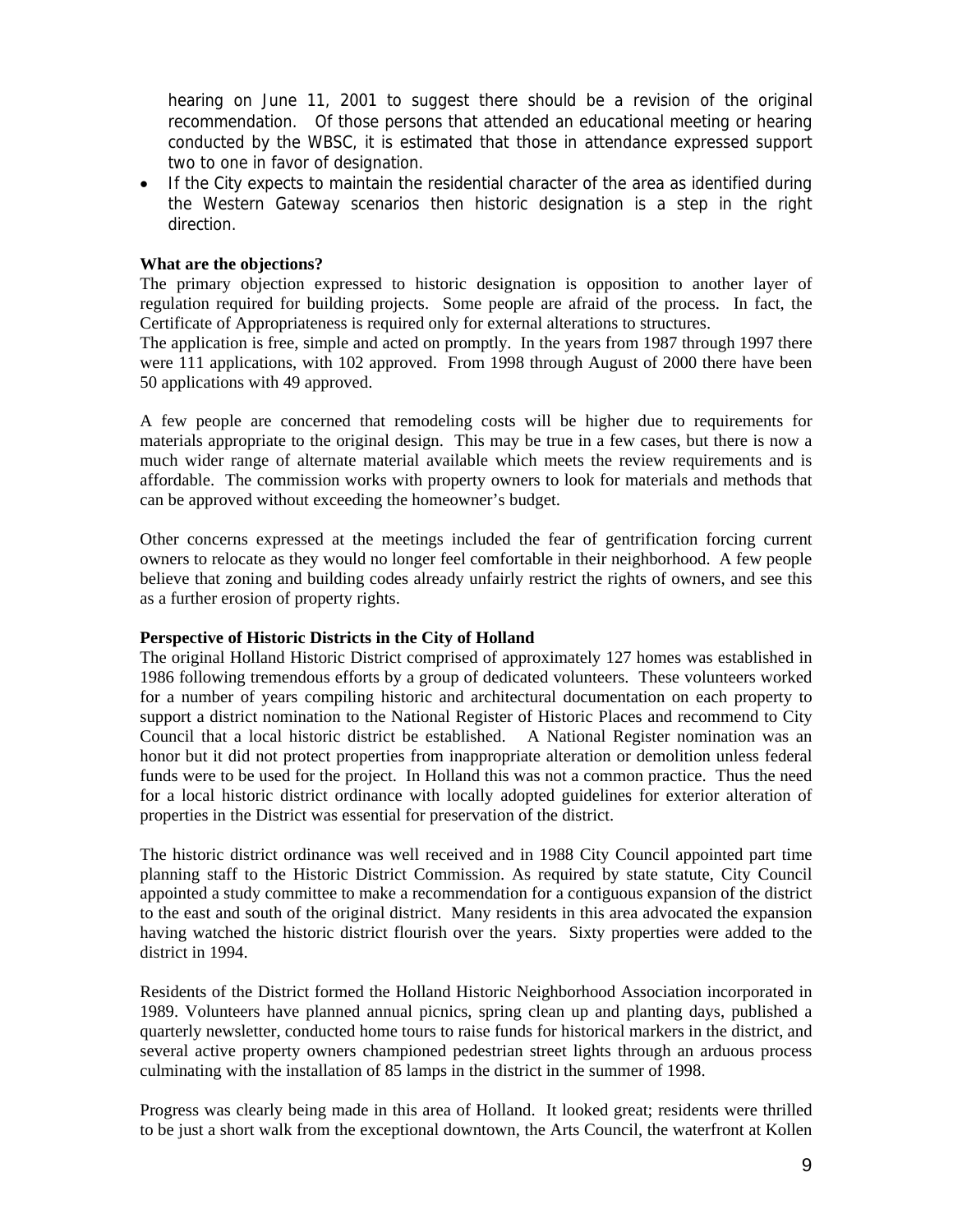Park, Holland Museum and Hope College. A "State of the Holland Historic District Report" prepared for City Council in February 1998 indicated that this once aging neighborhood, home to many older families whose children had moved on can now boast numerous young families with children playing on the sidewalk. Although all signs point toward a healthy community, there continue to be concerns with the increased traffic on Pine Avenue, traversing traffic from the newly expanded Library and expansion of the churches in the District. What follows from this growth are not only these concerns but the benefits afforded to the community with a continued investment in the neighborhood

Following many years of discussion it was recognized that not all architecturally and historically significant properties in the City were contiguous to the existing historic district. Forty architecturally and historically significant properties throughout the City were identified through interviews with local historians and research at the Joint Archives of Holland. From this list of forty, ten properties were selected for study by a qualified historical consultant. This project partially funded through a grant from the Michigan Historical Center yielded a report from the Study Committee in 1998 recommending that twelve properties be added to the local historic district. (The recommendation included two properties that had previously been researched and listed on the National Register of Historic Places.) Following extensive discussion City Council amended the historic district ordinance to include five historically and architecturally significant properties in the City. Properties are identified by a designation of landmark properties in the ordinance.

As evidenced local historic designation was a benefit to improvement for the neighborhood and added a spark to the community. Several property owners in the area of Washington Boulevard, just one block beyond the current district approached the Historic District Commission to request a study of their area and the potential to add new properties to the district. City Council took action and on September 15, 1999 appointed a study committee as required by state statute to study the area and make a recommendation on an addition to the district.

## **National Register Criteria of the WBSC Area**

The Washington Boulevard Study Committee area meets National Register Criteria A, B and C. There are individual properties in the area that may meet the criteria for the National Register. Note that the Cappon House has an individual listing on the National Register. The Coatsworth House, Early Settlers House and Robert Wareham House are listed on the State Register of Historic Properties.

#### **Criteria A: Event**

Settlement of the City of Holland occurred in 1867 when the Reverend Albertus C. Van Raalte led families from the Netherlands to the new world to establish a community in which the immigrants could worship as they wished under the doctrine of the Dutch Christian Reformed Church. The area of Washington Boulevard is the first addition to the original plat of the city of Holland. This Western addition was developed by the Reverend Van Raalte. He sold many individuals lots in the area and subsequently a number of these lots were then subdivided by their owners for building sites.

During those early years of development the most significant, but not unusual phenomena in a pre-automobile waterfront community such as Holland was an established pattern of factory owners living side by side with factory workers. This area, due to the proximity of the waterfront and many prominent factories became the convenient and preferable location for factory owners to walk to their places of business as well as keeping an eye on their employees. Occupants of the area included an assistant engineer at the Lakeshore Sugar Company, tannery workers, furniture factory owners and workers, Robert Wareham of  $262W$ . 9<sup>th</sup> Street, a stone mason. Factory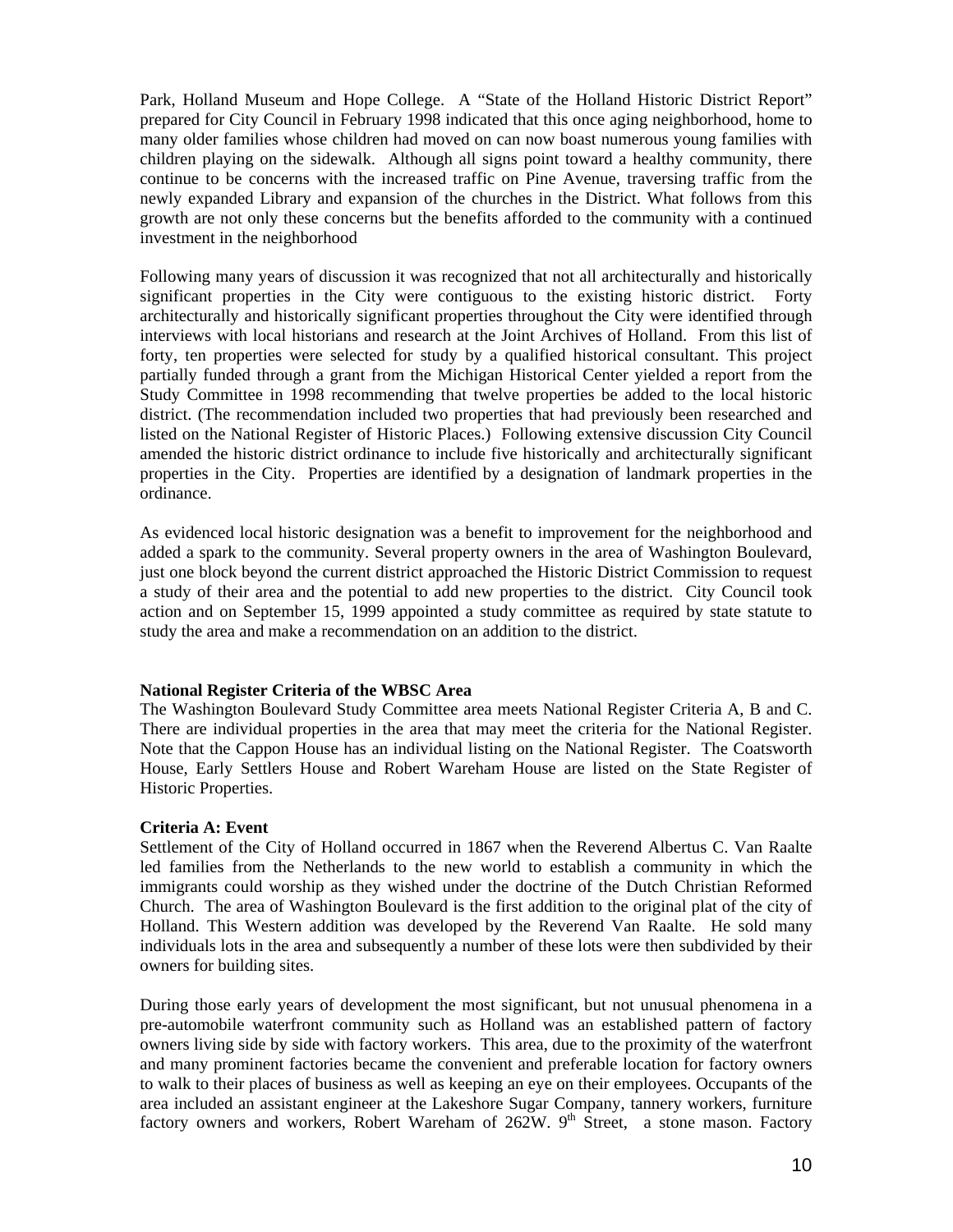owners such as Issac Cappon, owner of the Cappon and Bertsch Leather Factory, whose factory employed more persons in the City at the turn of the  $19<sup>th</sup>$  century than any other place of employment in Holland, lived in the area.

A second significant event in this area which was a regional event occurred on October 3, 1871. The same day the great fire of Chicago devastated downtown Chicago, a fire roared through Holland destroying much of the area of Washington Boulevard. Homes including the Early Settlers House, 190 W. 9<sup>th</sup> Street, Coatsworth House at 236 W. 9<sup>th</sup> Street and 238 Washington Boulevard survived the fire. The drought conditions were so serious that it took several years to rebuild following the fire but eventually the City rebounded and the population flourished. The population of the City grew from 3,934 persons in 1890 to 10,490 persons in 1910 requiring the necessity of expanded options for housing in the area. Thus this area becomes very significant for the age of the several individual properties and the sequence of events which lead to the development of residences in the area.

Washington Boulevard itself also serves as a benchmark toward the evolution of the automobile. During the early days of development pedestrians strolled along dirt paths to downtown and their places of employment. With the introduction of the automobile Holland City Council wanted to provide a prominent place to display the tulips of the City while promoting beauty in conjunction with the transportation system. Construction of the boulevard at Washington Boulevard and  $12<sup>th</sup>$ Street from Washington Boulevard to Van Raalte Avenue ending at the waterfront made Holland a community with vision. There were few communities at that time with the extensive roadway system of Holland and certainly fewer with landscaped boulevards in the middle of the city.

## **Criteria B Person:**

Issac Cappon, owner of the Cappon and Bertsch Leather Company commissioned the house at 228 W.  $9<sup>th</sup>$  Street in 1872-1874 following the fire of 1871 which destroyed much of the City of Holland. Mr. Cappon was an early industrialist and prominent political figure in the community serving as the City's first mayor. An early settler and civic, church and business leader it was befitting that this fine Italianate home belonged the Cappon's. Members of the Cappon family resided in this house for over a century until 1978 when one of the Cappon descendents died and City of Holland acquired the property. In addition to the home at  $228 \text{ W}$ .  $9^{\text{th}}$ , members of the Cappon House staff resided in properties nearby including 238 Washington Boulevard.

Gerrit Kollen owned and occupied the Coatsworth House at 236 W. 9<sup>th</sup> Street from 1880 to 1893. Mr. Kollen choose this house due to its proximity to the water. Mr. Kollen served as President of Hope College and the largest park in the City of Holland is named for Mr. Kollen as well as a classroom building at Hope College.

The Cappon House and Coatsworth House as well as Third Reformed Church, 111 W. 13<sup>th</sup> Street located in the existing historic district were designed by architect John Kleyn. Mr. Kleyn made the Coatsworth House famous by designing such a stylish post Greek Revival style house in Holland. Also a recent Dutch immigrant, Mr. Kleyn made his home in Holland and eventually opened a wood working factory. This factory constructed interior woodwork designed by Mr. Kleyn. Mr. Kleyn's woodwork can still be found in many homes of Holland.

Fourth Reformed Church, designed by the Grand Rapids architecture firm of Osgood and Osgood and constructed in 1912-13 provided a destination for a large group of immigrants in the neighborhood. Many of these new arrivals did not speak English and the Church conducted services in Dutch until 1936. From the spring of 1896 to 1912 the Church operated just outside this area in a smaller facility. The current facility has a seating capacity of 600 persons.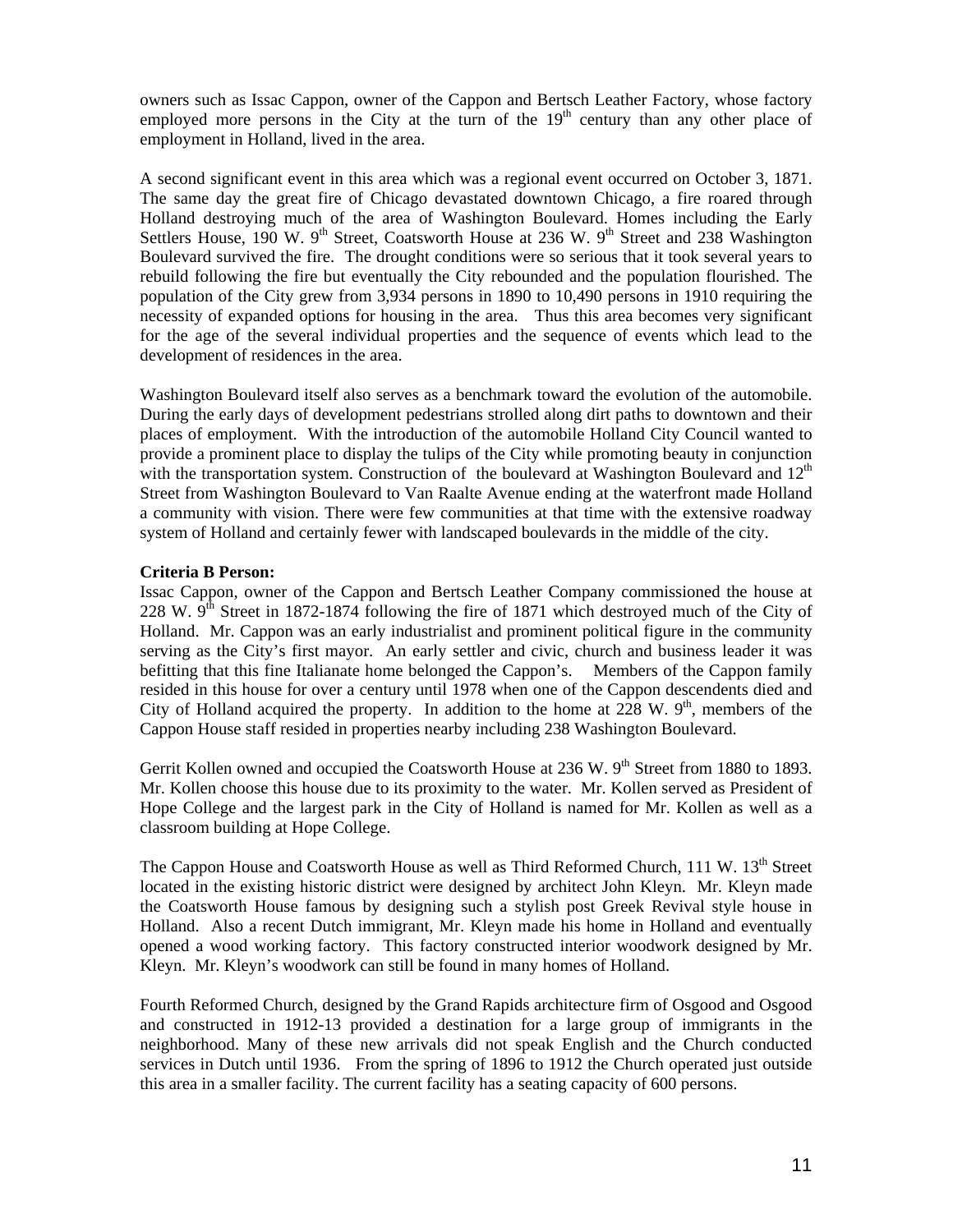## **Criteria C Design/Construction**

The period of significance of this addition to the district is from the date of construction of the Settlers House, 1865 through 1930 by which time most of the properties of significance had been constructed. Design elements in the district are diverse which makes this district unique and significant. It supports several homes of Italianate distinction not seen beyond the Holland Historic District. The modified mansard roof of the Coatsworth House is unique in the City as is the waverly stone dome of the Robert Wareham House of  $9<sup>th</sup>$  Street.

John Klyen the architect who designed the Cappon House, Coastworth House and Third Reformed Church in Holland along with other structures in the City should be noted at this point as contributing to the design and construction of the area.

A home thought to be designed by a student of Frank Lloyd Wright, constructed in ca. 1922 stands at the intersection of  $12<sup>th</sup>$  Street and Van Raalte, a reminder of the diversity of architectural styles in the City. This prairie style home is a perfect example of the roof line common to the style and supports numerous rows of vertical windows.

## **Boundary Justification**

The area of the Study was determined first by Washington Boulevard. All properties fronting on the Boulevard were included from  $9<sup>th</sup>$  Street to  $16<sup>th</sup>$  Street to protect structures and the Boulevard. Structures on  $9<sup>th</sup>$  Street from Van Raalte to Maple that include the Cappon House Museum, Coatsworth House, Early Settlers House and other significant properties comprise the north boundary of the district.  $9<sup>th</sup>$  Street was reconstructed several years ago with pedestrian lights matching those in the existing Historic District. Several smaller and inextricably altered structures nearing the corner of  $9<sup>th</sup>$  Street and Maple Avenue have been excluded.

The east boundary of the Washington Boulevard Study area meets Maple Avenue at the existing Historic District such that the areas will be contiguous. The west boundary of the Study area is Van Raalte, a natural boundary at the largest City of Holland park, Kollen Park which fronts on Lake Macatawa. This area is contiguous with the existing Holland Historic District.

## **Property Count**

There are 187 properties in the study area. Eight of the properties have been determined noncontributing to the district due to age or alterations by consultants, Marygrace York and Betts Chisholm in the studies of 1992 and 1999. Therefore 4.3% of the properties do not contribute to the architecture or historical significance of the area. A property address list is attached to the map of the WBSC area.

Noncontributing properties in the WBSC Area:

- 1. 254 W.  $9<sup>th</sup>$  Extensive alterations compromising the house
- 2. 181 W.  $10^{th}$  Age 1950
- 3. 183 W.  $10^{th}$  Age 1951
- 4. 187-189 W.  $10^{th}$  Age 1952
- 5. 258 W.  $11^{th}$  Age 1970
- 6. 230 W.  $12^{th}$  Extensive alterations
- 7. 271 W. 12<sup>th</sup> Age 1989
- 8. 355 Washington Blvd. Age 1960

## **Acknowledgements**

Historic Preservation Consultants, MaryGrace York and Betty Chisholm

Mr. and Mrs. Jack Smith who provided us with a historic photograph of 166-172 W. 13<sup>th</sup> Street Fourth Reformed Church

Larry Wageaar and his staff at the Joint Archives of Holland,

City of Holland Assessor's Office